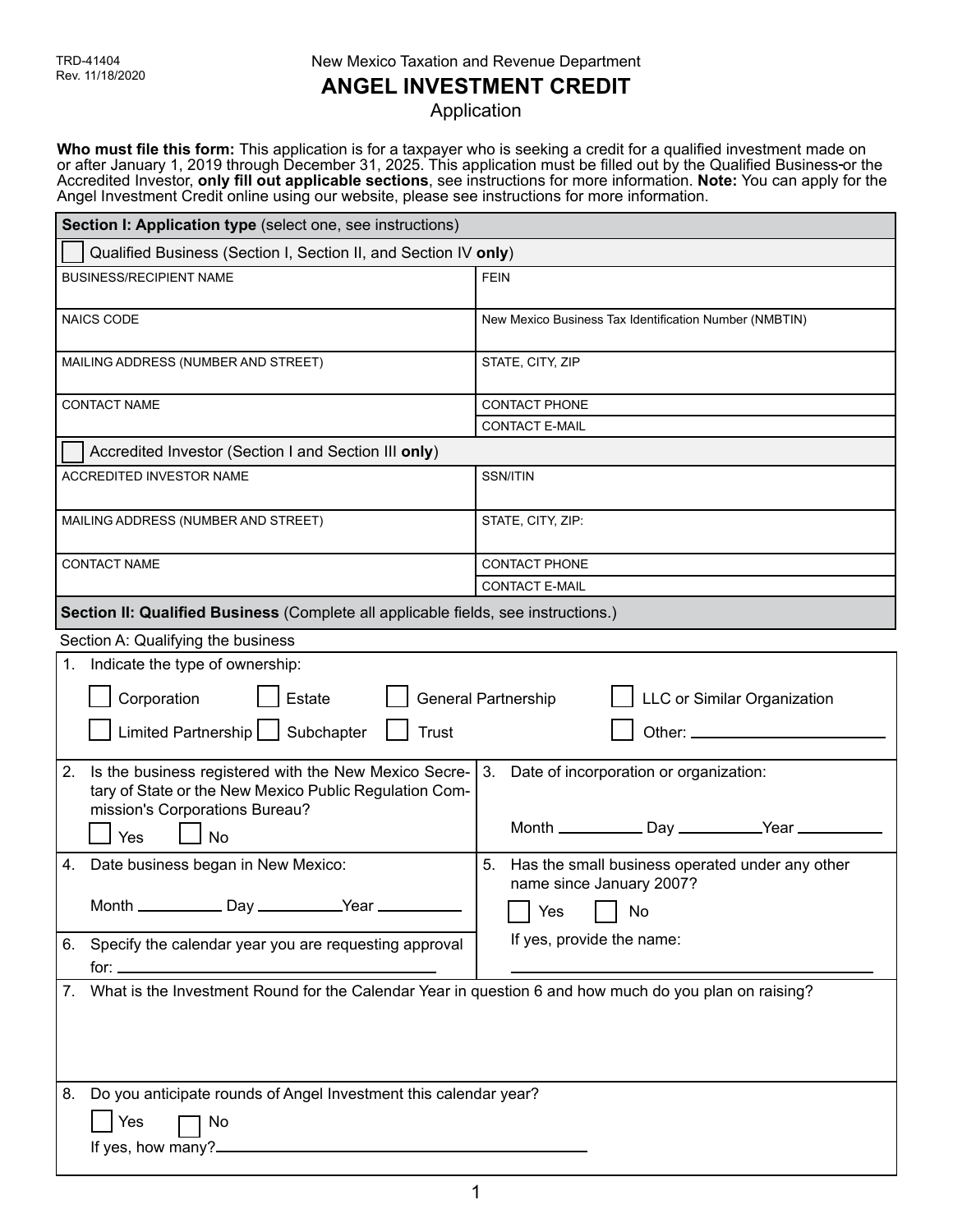**ANGEL INVESTMENT CREDIT**

|                                                                                                                          | Answer the following questions about the small business:                                                                                                                                                                                                                                                                                                                                                                                                                                                                                                                                                                                                                                                                                         |                            | <b>Yes</b> | No |
|--------------------------------------------------------------------------------------------------------------------------|--------------------------------------------------------------------------------------------------------------------------------------------------------------------------------------------------------------------------------------------------------------------------------------------------------------------------------------------------------------------------------------------------------------------------------------------------------------------------------------------------------------------------------------------------------------------------------------------------------------------------------------------------------------------------------------------------------------------------------------------------|----------------------------|------------|----|
| 9.                                                                                                                       | Is the small business primarily engaged in or organized as any of the following types of businesses:<br>Credit or finance services, including banks, savings and loan association, credit unions, small loan<br>companies or title loan companies; financial brokering or investment; professional services, includ-<br>ing accounting, legal services, engineering and any other service the practice of which requires a<br>license; insurance; real estate; construction or construction contracting; consulting or brokering;<br>mining; wholesale or retail trade; providing utility services, including water, sewerage, electricity,<br>natural gas, propane or butane: publishing, including publishing newspapers or other periodicals; |                            |            |    |
|                                                                                                                          | broadcasting; or providing internet operating services?<br>10. Has the small business issued securities registered pursuant to Section 6 of the federal Securi-                                                                                                                                                                                                                                                                                                                                                                                                                                                                                                                                                                                  |                            |            |    |
|                                                                                                                          | ties Act of 1933, as amended?<br>11. Has the small business issued securities traded on a national securities traded on a national                                                                                                                                                                                                                                                                                                                                                                                                                                                                                                                                                                                                               |                            |            |    |
|                                                                                                                          | securities exchange?                                                                                                                                                                                                                                                                                                                                                                                                                                                                                                                                                                                                                                                                                                                             |                            |            |    |
|                                                                                                                          | 12. Is the small business subject to reporting requirements of the federal Investment Company Act of<br>1940, as amended, at the time of the investment?                                                                                                                                                                                                                                                                                                                                                                                                                                                                                                                                                                                         |                            |            |    |
|                                                                                                                          | 13. Does the small business have 100 or fewer employees calculated on a full-time equivalent basis                                                                                                                                                                                                                                                                                                                                                                                                                                                                                                                                                                                                                                               |                            |            |    |
|                                                                                                                          | at the time of the investment?<br>14. Does the small business have gross revenues in excess of five million dollars in any fiscal year                                                                                                                                                                                                                                                                                                                                                                                                                                                                                                                                                                                                           |                            |            |    |
|                                                                                                                          | ending on or before the date of the investment?                                                                                                                                                                                                                                                                                                                                                                                                                                                                                                                                                                                                                                                                                                  |                            |            |    |
|                                                                                                                          | 16. Enter the physical address where the qualifying principal activity described in 15. is performed. If the qualifying<br>business activity is performed in more than one location, enter all locations. If more space is needed, include an at-<br>tached statement.                                                                                                                                                                                                                                                                                                                                                                                                                                                                           |                            |            |    |
|                                                                                                                          |                                                                                                                                                                                                                                                                                                                                                                                                                                                                                                                                                                                                                                                                                                                                                  |                            |            |    |
|                                                                                                                          | County. <b>County</b> and the country of the country of the country of the country of the country of the country of the country of the country of the country of the country of the country of the country of the country of the co                                                                                                                                                                                                                                                                                                                                                                                                                                                                                                              |                            |            |    |
|                                                                                                                          | 17. Does the small business perform other non-qualifying business activities?                                                                                                                                                                                                                                                                                                                                                                                                                                                                                                                                                                                                                                                                    | $\Box$ Yes<br>$\lfloor$ No |            |    |
|                                                                                                                          | If yes, describe the other non-qualifying business activities and indicate the address(es) where those activities are<br>performed. If additional space is needed, attach a statement                                                                                                                                                                                                                                                                                                                                                                                                                                                                                                                                                            |                            |            |    |
| 18. If the principal business activity that qualifies the small business is performed at a location where other business |                                                                                                                                                                                                                                                                                                                                                                                                                                                                                                                                                                                                                                                                                                                                                  |                            |            |    |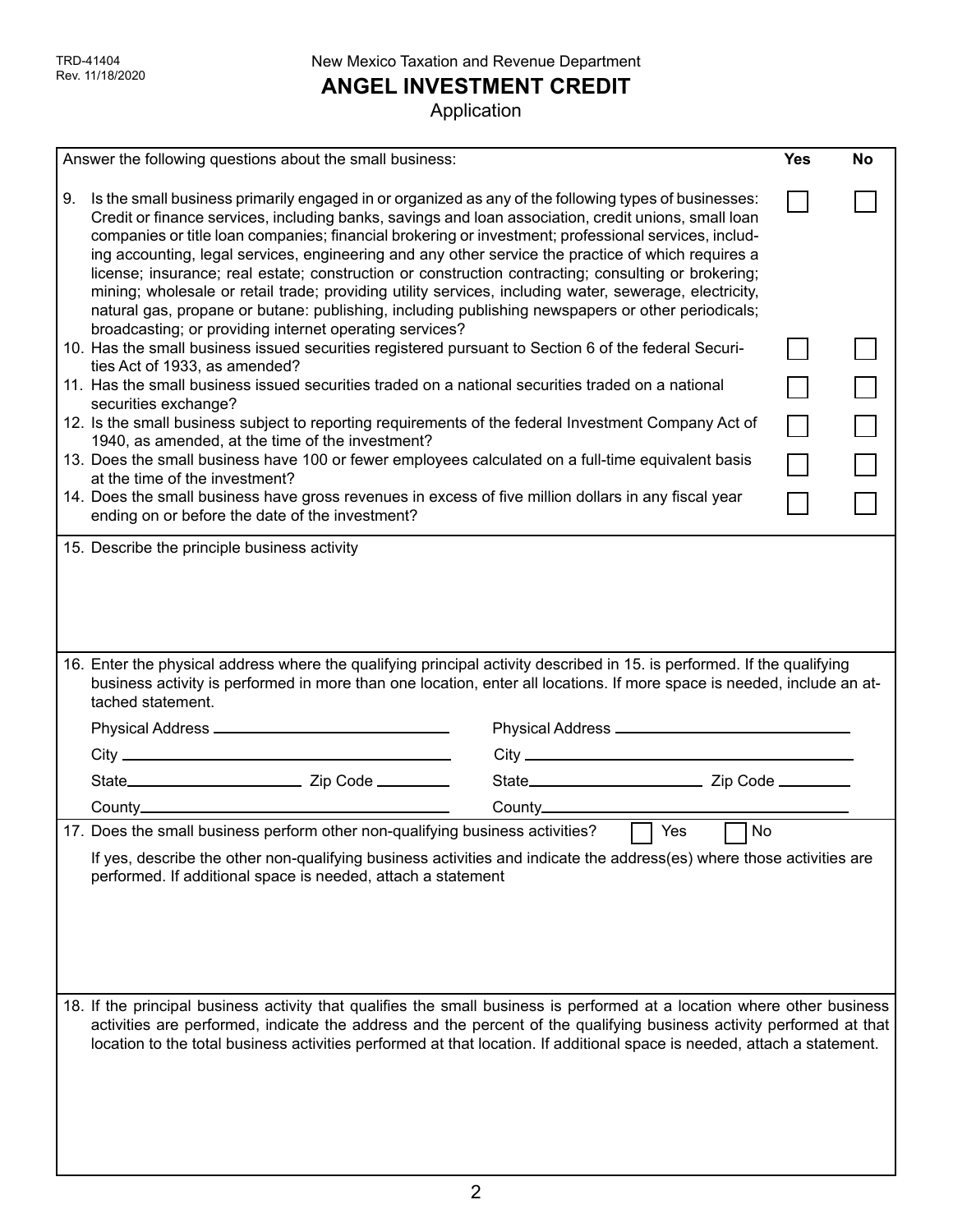# **ANGEL INVESTMENT CREDIT**

| 19. What is the percent of the qualifying business activity performed everywhere to the total business activities per-<br>formed everywhere?<br>Describe how the percent of business activity performed, in question 18 and 19 was computed (Example: based on<br>total revenues, number of employees working at the location, square foot of the facility, and etc.)?                                                                                                                                                                                                                                                                                                                                                     |                                                                            |                                                                                                                                                                                                                                                 |
|----------------------------------------------------------------------------------------------------------------------------------------------------------------------------------------------------------------------------------------------------------------------------------------------------------------------------------------------------------------------------------------------------------------------------------------------------------------------------------------------------------------------------------------------------------------------------------------------------------------------------------------------------------------------------------------------------------------------------|----------------------------------------------------------------------------|-------------------------------------------------------------------------------------------------------------------------------------------------------------------------------------------------------------------------------------------------|
| pages if needed.                                                                                                                                                                                                                                                                                                                                                                                                                                                                                                                                                                                                                                                                                                           |                                                                            | 20. List all owners/partners/officers/members of the small business and the percent of ownership. Attach additional                                                                                                                             |
| Name                                                                                                                                                                                                                                                                                                                                                                                                                                                                                                                                                                                                                                                                                                                       | FEIN or SSN                                                                | Percent Ownership                                                                                                                                                                                                                               |
|                                                                                                                                                                                                                                                                                                                                                                                                                                                                                                                                                                                                                                                                                                                            |                                                                            |                                                                                                                                                                                                                                                 |
|                                                                                                                                                                                                                                                                                                                                                                                                                                                                                                                                                                                                                                                                                                                            |                                                                            |                                                                                                                                                                                                                                                 |
|                                                                                                                                                                                                                                                                                                                                                                                                                                                                                                                                                                                                                                                                                                                            |                                                                            |                                                                                                                                                                                                                                                 |
| 21. How many jobs have been created by the business to date? ____________________                                                                                                                                                                                                                                                                                                                                                                                                                                                                                                                                                                                                                                          |                                                                            |                                                                                                                                                                                                                                                 |
| 22. How many part-time employees do you employ?                                                                                                                                                                                                                                                                                                                                                                                                                                                                                                                                                                                                                                                                            | the control of the control of the control of the control of the control of |                                                                                                                                                                                                                                                 |
| 23. How many full-time employees do you employ? ________________________________                                                                                                                                                                                                                                                                                                                                                                                                                                                                                                                                                                                                                                           |                                                                            |                                                                                                                                                                                                                                                 |
|                                                                                                                                                                                                                                                                                                                                                                                                                                                                                                                                                                                                                                                                                                                            |                                                                            |                                                                                                                                                                                                                                                 |
| 24. What is the annual average wage of your employees? _________________________                                                                                                                                                                                                                                                                                                                                                                                                                                                                                                                                                                                                                                           |                                                                            |                                                                                                                                                                                                                                                 |
| Section B: About the qualifying cash investment received                                                                                                                                                                                                                                                                                                                                                                                                                                                                                                                                                                                                                                                                   |                                                                            |                                                                                                                                                                                                                                                 |
| 25. Complete the following for each qualifying cash investment in equity made by an accredited investor. Use an attach-<br>ment for more than one qualifying cash investment received with this application.<br>b.<br>Name of the accredited investor<br>c.<br>Contact name and phone number of the accredited investor? ______________________<br>d.<br>What was received by the accredited investor in exchange for the cash investment? If stock, describe the type<br>е.<br>of stock (for example common of preferred) including any option, how many shares were received, and the<br>official name of the business under which the stock is listed. If you received an interest in the business, please<br>describe. |                                                                            |                                                                                                                                                                                                                                                 |
| within one year of the investment in the qualified business? If yes, please explain.                                                                                                                                                                                                                                                                                                                                                                                                                                                                                                                                                                                                                                       |                                                                            | 26. Has the accredited investor or a member of the immediate family or an entity affiliated with the accredited investor<br>received or will receive compensation from the business in exchange for services provided to the qualified business |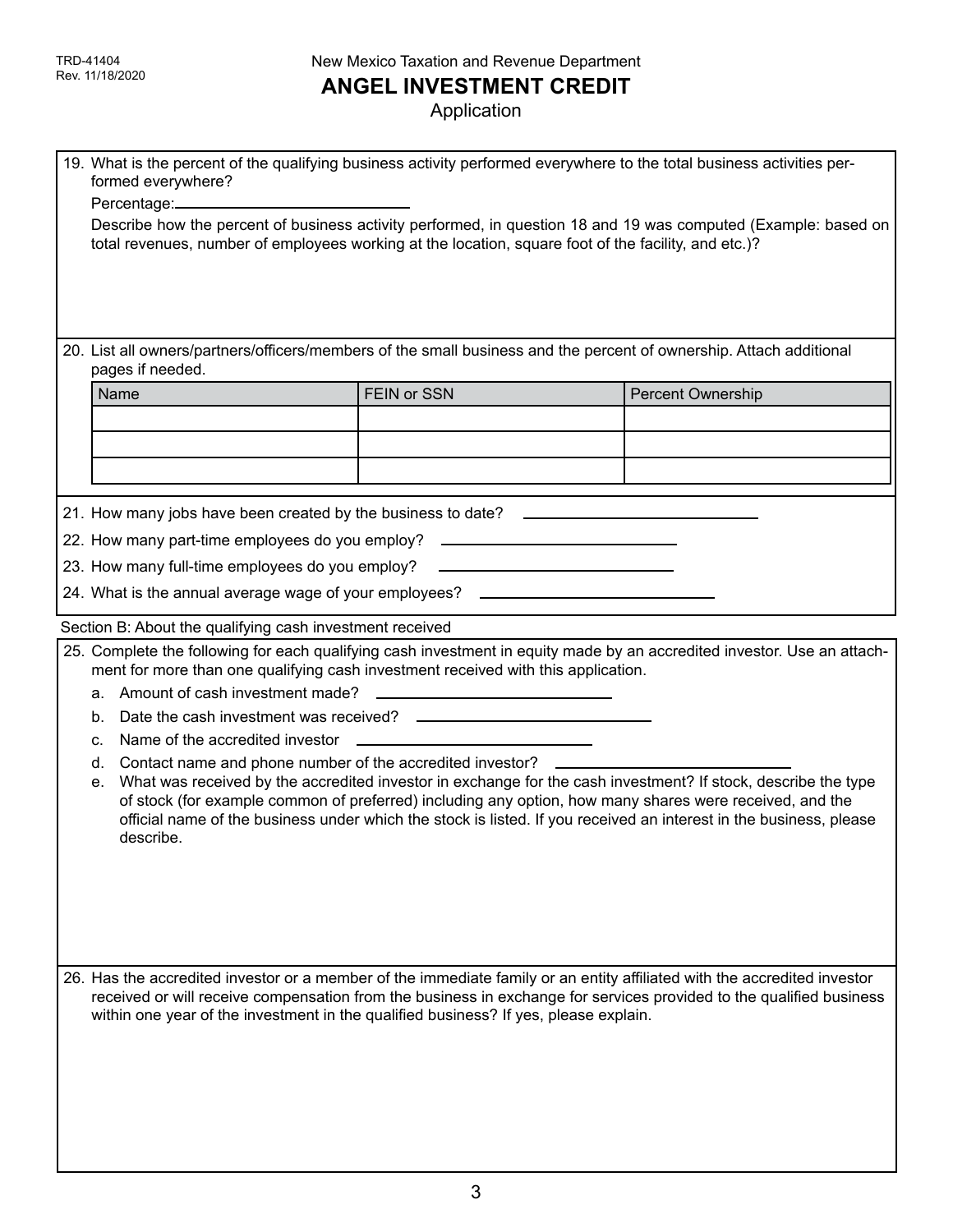**ANGEL INVESTMENT CREDIT**

| Section III: Accredited Investor (Complete all applicable fields, see instructions.)                                                                                                                                                                                                                                                                                                                                                                                                                                               |                                                                                                                     |  |  |
|------------------------------------------------------------------------------------------------------------------------------------------------------------------------------------------------------------------------------------------------------------------------------------------------------------------------------------------------------------------------------------------------------------------------------------------------------------------------------------------------------------------------------------|---------------------------------------------------------------------------------------------------------------------|--|--|
| Section A: Qualifying the investor                                                                                                                                                                                                                                                                                                                                                                                                                                                                                                 |                                                                                                                     |  |  |
| 27. If the cash investment was made from a trust, IRA or an entity with a federal identification number that is different<br>tion of the trust, IRA or other entity below. If yes, indicate the type of ownership below. If not, go to step 28                                                                                                                                                                                                                                                                                     | from the individual completing this form, the name of the accredited investor should reflect the ownership informa- |  |  |
|                                                                                                                                                                                                                                                                                                                                                                                                                                                                                                                                    |                                                                                                                     |  |  |
|                                                                                                                                                                                                                                                                                                                                                                                                                                                                                                                                    |                                                                                                                     |  |  |
|                                                                                                                                                                                                                                                                                                                                                                                                                                                                                                                                    |                                                                                                                     |  |  |
|                                                                                                                                                                                                                                                                                                                                                                                                                                                                                                                                    |                                                                                                                     |  |  |
| Indicate the type of ownership:                                                                                                                                                                                                                                                                                                                                                                                                                                                                                                    |                                                                                                                     |  |  |
| Corporation<br>Estate                                                                                                                                                                                                                                                                                                                                                                                                                                                                                                              | <b>General Partnership</b><br>LLC or Similar Organization                                                           |  |  |
| Limited Partnership   Subchapter<br><b>Trust</b>                                                                                                                                                                                                                                                                                                                                                                                                                                                                                   |                                                                                                                     |  |  |
| 28. Is the investor an accredited investor as defined under the Securities Act of 1933, Rule 501 of Regulation D?<br>Yes<br>  No<br>If yes, under which definition of accredited investor (documentation is required)?                                                                                                                                                                                                                                                                                                             |                                                                                                                     |  |  |
| Income of \$200,000 or more per year                                                                                                                                                                                                                                                                                                                                                                                                                                                                                               | Income of yourself and spouse is \$300,000 or more per year                                                         |  |  |
| Net worth of greater than \$1 million, excluding home                                                                                                                                                                                                                                                                                                                                                                                                                                                                              | A trust of \$5 million or more                                                                                      |  |  |
|                                                                                                                                                                                                                                                                                                                                                                                                                                                                                                                                    |                                                                                                                     |  |  |
| 29. List all owners/partners/officers/members of the investor group and the percent of ownership. Attach additional                                                                                                                                                                                                                                                                                                                                                                                                                |                                                                                                                     |  |  |
| pages if needed.                                                                                                                                                                                                                                                                                                                                                                                                                                                                                                                   |                                                                                                                     |  |  |
| FEIN or SSN/ITIN<br>Name                                                                                                                                                                                                                                                                                                                                                                                                                                                                                                           | Percent of Ownership                                                                                                |  |  |
|                                                                                                                                                                                                                                                                                                                                                                                                                                                                                                                                    |                                                                                                                     |  |  |
|                                                                                                                                                                                                                                                                                                                                                                                                                                                                                                                                    |                                                                                                                     |  |  |
|                                                                                                                                                                                                                                                                                                                                                                                                                                                                                                                                    |                                                                                                                     |  |  |
| Section B: About the qualifying cash investment made (Attachments required, see instructions.)                                                                                                                                                                                                                                                                                                                                                                                                                                     |                                                                                                                     |  |  |
| 30. What is the amount of the cash investment?                                                                                                                                                                                                                                                                                                                                                                                                                                                                                     | 31. What was the date of the cash investment?                                                                       |  |  |
|                                                                                                                                                                                                                                                                                                                                                                                                                                                                                                                                    | Month ______________Day _____________Year _____________                                                             |  |  |
| 32. If the cash investment was made to a middle party for the sake of investment purpose, such as into a trust, LLC, or<br>an entity with a federal identification number that is different from the individual completing this form, and the entity<br>subsequently made an investment into a qualified company, the name and type of the entity should be stated below.<br>If so, indicate the type of ownership below (The entity will have to fill out a separate Angel Investment Credit Appli-<br>cation). If not, go to 33. |                                                                                                                     |  |  |
|                                                                                                                                                                                                                                                                                                                                                                                                                                                                                                                                    |                                                                                                                     |  |  |
|                                                                                                                                                                                                                                                                                                                                                                                                                                                                                                                                    |                                                                                                                     |  |  |
|                                                                                                                                                                                                                                                                                                                                                                                                                                                                                                                                    |                                                                                                                     |  |  |
|                                                                                                                                                                                                                                                                                                                                                                                                                                                                                                                                    |                                                                                                                     |  |  |
| Indicate the type of ownership:<br>Corporation<br>Estate                                                                                                                                                                                                                                                                                                                                                                                                                                                                           | <b>LLC or Similar Organization</b><br><b>General Partnership</b>                                                    |  |  |
| Limited Partnership   Subchapter<br><b>Trust</b>                                                                                                                                                                                                                                                                                                                                                                                                                                                                                   |                                                                                                                     |  |  |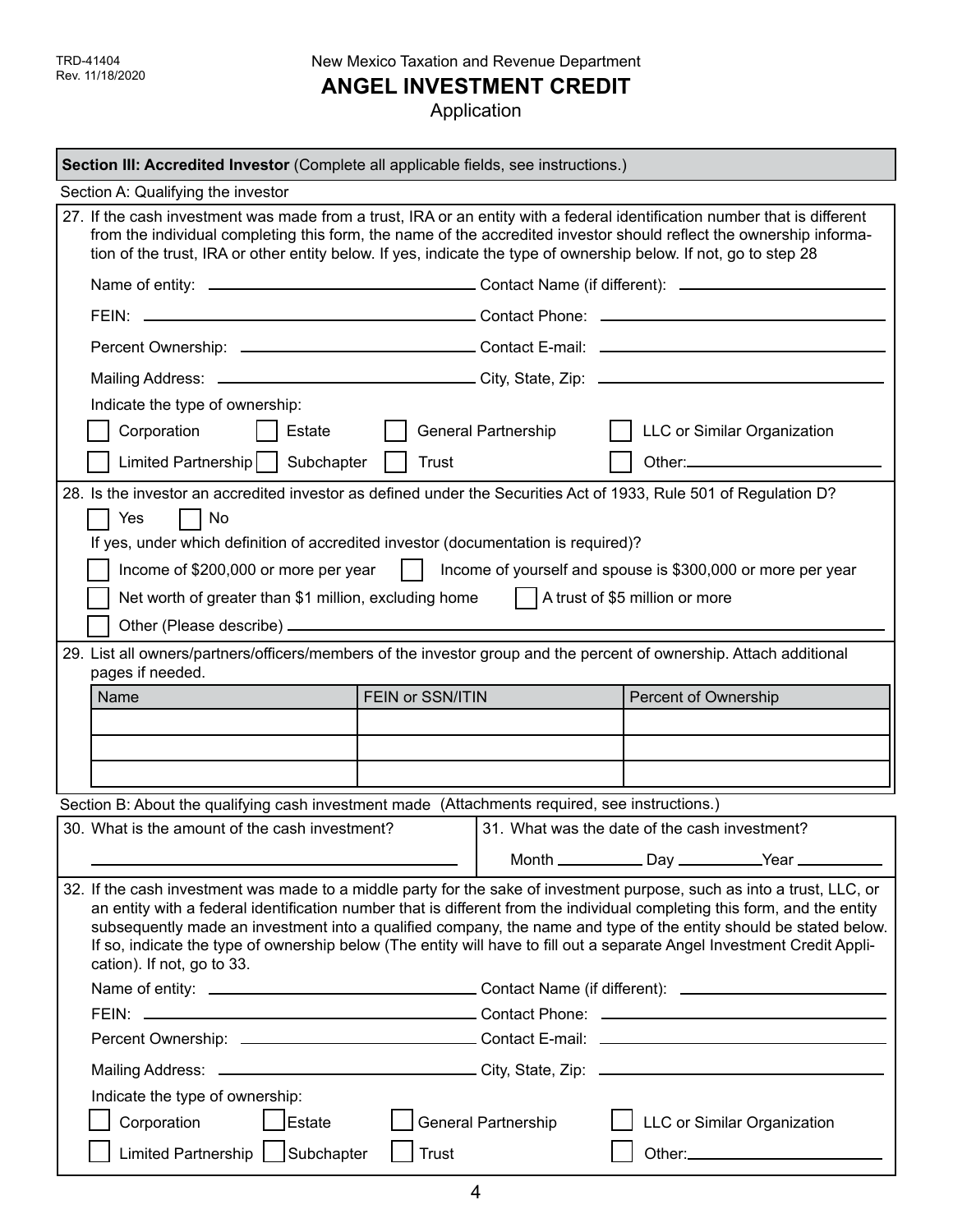**ANGEL INVESTMENT CREDIT**

| 33. Provide the below information about the qualified business to whom the investment was made:                                                                                                                        |                                                                                                                                                                                                                                                                                                                                                                                                                                                                                               |
|------------------------------------------------------------------------------------------------------------------------------------------------------------------------------------------------------------------------|-----------------------------------------------------------------------------------------------------------------------------------------------------------------------------------------------------------------------------------------------------------------------------------------------------------------------------------------------------------------------------------------------------------------------------------------------------------------------------------------------|
| <b>Business Name</b>                                                                                                                                                                                                   | New Mexico Business Tax Identification Number<br>(NMBTIN)                                                                                                                                                                                                                                                                                                                                                                                                                                     |
| <b>Contact Name</b>                                                                                                                                                                                                    | <b>Contact Phone Number</b>                                                                                                                                                                                                                                                                                                                                                                                                                                                                   |
| ber of units and percent ownership following the investment.                                                                                                                                                           | 34. Describe what was received in exchange for the cash investment? If stock, describe the type of stock (for example<br>common or preferred) including any options, warrants, how many shares were received, and the official name of the<br>business under which the stock is listed. If you received an interest in the business, please describe. Do not include<br>any future obligations from a convertible note. If you received units of an LLC or partnership, please state the num- |
| of the investment in the qualified business? If yes, please explain                                                                                                                                                    | 35. Have you or a member of your immediate family or an entity affiliated with the accredited investor received or will<br>receive compensation from the business in exchange for services provided to the qualified business within one year                                                                                                                                                                                                                                                 |
| Section IV: Program Effectiveness (Complete all applicable fields, see instructions.)                                                                                                                                  |                                                                                                                                                                                                                                                                                                                                                                                                                                                                                               |
| 36. How important a factor was the Angel Investment pro-<br>gram in the company's decision to develop the tech-<br>nology, idea, process or application in New Mexico?<br>Very Important<br>Important<br>Not Important | 37. How important was the received qualified investment<br>to the success of your company?<br>Very Important<br>Important<br>Not Important                                                                                                                                                                                                                                                                                                                                                    |
| 38. Have you received any non-dilutive funding (grants,<br>foundation funds, etc)?<br>Yes<br><b>No</b><br>If yes, how much?                                                                                            | 39. How effective is the Angel Investment Tax Credit?                                                                                                                                                                                                                                                                                                                                                                                                                                         |
| 40. What can we do to improve the program?                                                                                                                                                                             | 41. Please share comments regarding your experience<br>with the Angel Investment program:                                                                                                                                                                                                                                                                                                                                                                                                     |
| Signature required to evaluate for credit                                                                                                                                                                              |                                                                                                                                                                                                                                                                                                                                                                                                                                                                                               |
| my knowledge and belief this application is true, correct and complete.                                                                                                                                                | Under penalty of perjury, I declare I have examined this application, including accompanying attachments. To the best of                                                                                                                                                                                                                                                                                                                                                                      |
| <b>Print Name</b><br>Signature                                                                                                                                                                                         | <b>Title</b><br>Date                                                                                                                                                                                                                                                                                                                                                                                                                                                                          |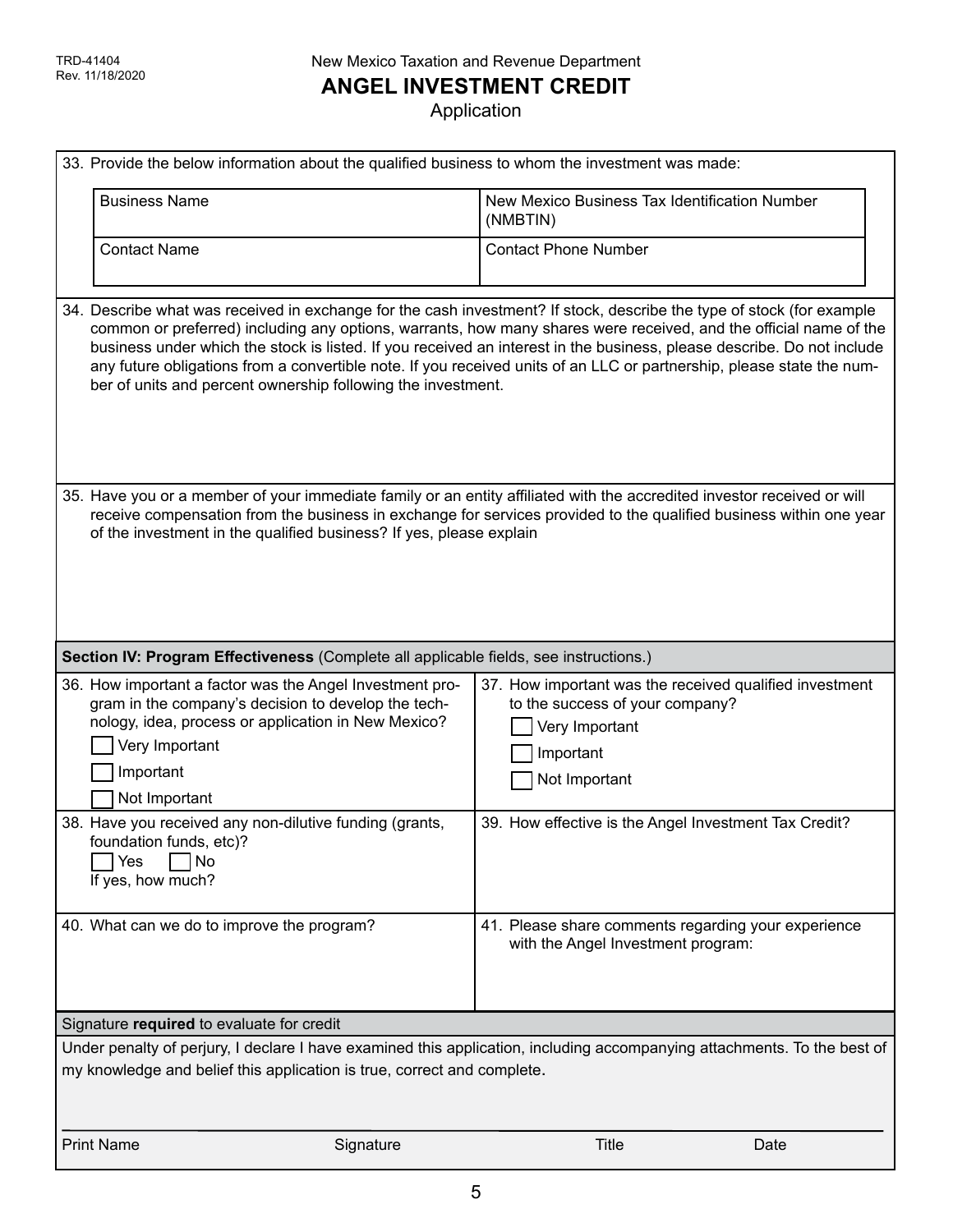New Mexico Taxation and Revenue Department **ANGEL INVESTMENT CREDIT**

**Instructions** 

#### **New Legislation:**

Effective May 20, 2020 under new legislation the review and approval of the Angel Investment Credit has been transferred from the Economic Development Department to the Taxation and Revenue Department.

### **Purpose of this Application:**

Form TRD-41404, Angel Investment Credit Application has been created to replace the Angel Investment Applications previously used by the Economic Development Department. This form needs to be filled out by the Qualified Business **or** the Accredited Investor.

This application is to be used by a taxpayer who files a New Mexico income tax return, is not a dependent of another taxpayer, is an accredited investor and makes a qualified investment. The taxpayer may apply for, and the department may allow, a claim for a credit in an amount not to exceed twenty-five percent (25%) of the qualified investment; provided that a credit for each qualified investment shall not exceed sixty-two thousand five hundred dollars (\$62,500). Accredited investors may claim the angel investment credit for not more than one qualified investment per investment round. A taxpayer may claim the angel investment credit for qualified investments in no more than five qualified businesses per tax year. Any unused angel investment credits may be carried forward for five consecutive years.

A taxpayer may apply for an angel investment credit by submitting a completed application to the Taxation and Revenue Department using the TRD-41404 no later than one year following the end of the calendar year in which the qualified investment is made. Complete all sections specified based on applicaiton type selected in Section I. A complete application is required by New Mexico Statute, Section 7-2-18 NMSA 1978. Should you need assistance completing this application, please contact the Department

> Phone: 1-505-795-1735 E-mail: [TRD-BusinessCredit@state.nm.us.](mailto:TRD-BusinessCredit%40state.nm.us?subject=)

Once the completed forms and attachments have been reviewed and processed and the Department determines the taxpayer to be qualified business or accredited investor and the investment is a qualified investment, a dated Certificate of Eligibility will be mailed to the address provided.

**Note:** Please see the *Attachments Needed for the Angel Investment Credit* table on the next page and provide applicable attachments to avoid delays in processing your application.

### **Apply for the Angel Investment Credit Online:**

You can submit your Angel Investment Credit Application

online using the Departments website,Taxpayer Access Point (TAP) https://tap.state.nm.us. From the TAP homepage, select account type (PIT or FID), click on Apply for Tax Credit, and follow the steps to complete the Angel Investment Credit Application. **NOTE:** You must have a TAP account to apply for the credit online.

## **Completing the Application:**

Complete Section I: Application Type, check the box to indicate if the applicant is a Qualified Business **OR** an Accredited Investor.

Complete the information applicable to the type of application, see below:.

**Qualified Business** must complete Sections I, Sections II, and IV of the application.

**Accredited Investors** must complete Section I and III and submit the following:

- A copy of the most current agreement between the accredited investor and the recipient of the cash investment
- A copy of the accredited investor's wire transfer acknowledgement or cancelled check.

**NOTE:** To ensure that the application is processed timely be sure to fill out all applicable fields and provide all required documents **Both application types require a signature.**

**IMPORTANT:** The application should be completed based on the application type selected in **Section I, page 1**. The application **does not** need to be completed by both parties on the same form in order for the application to be evaluated and processed.

#### **Submitting the Application:**

You can fill out and submit this application online see **Apply for the Angel Investment Credit Online**.

You can also submit the completed application by mail:

NM Taxation and Revenue Department Attn: Business Tax Credits PO Box 8485 Albuquerque, New Mexico 87198

**Important:** A copy of the application and supporting documents must to be submitted to the Economic Development Department.

> NM Economic Development Department Attn: Angel Investment Tax Credit Program P.O. Box 20003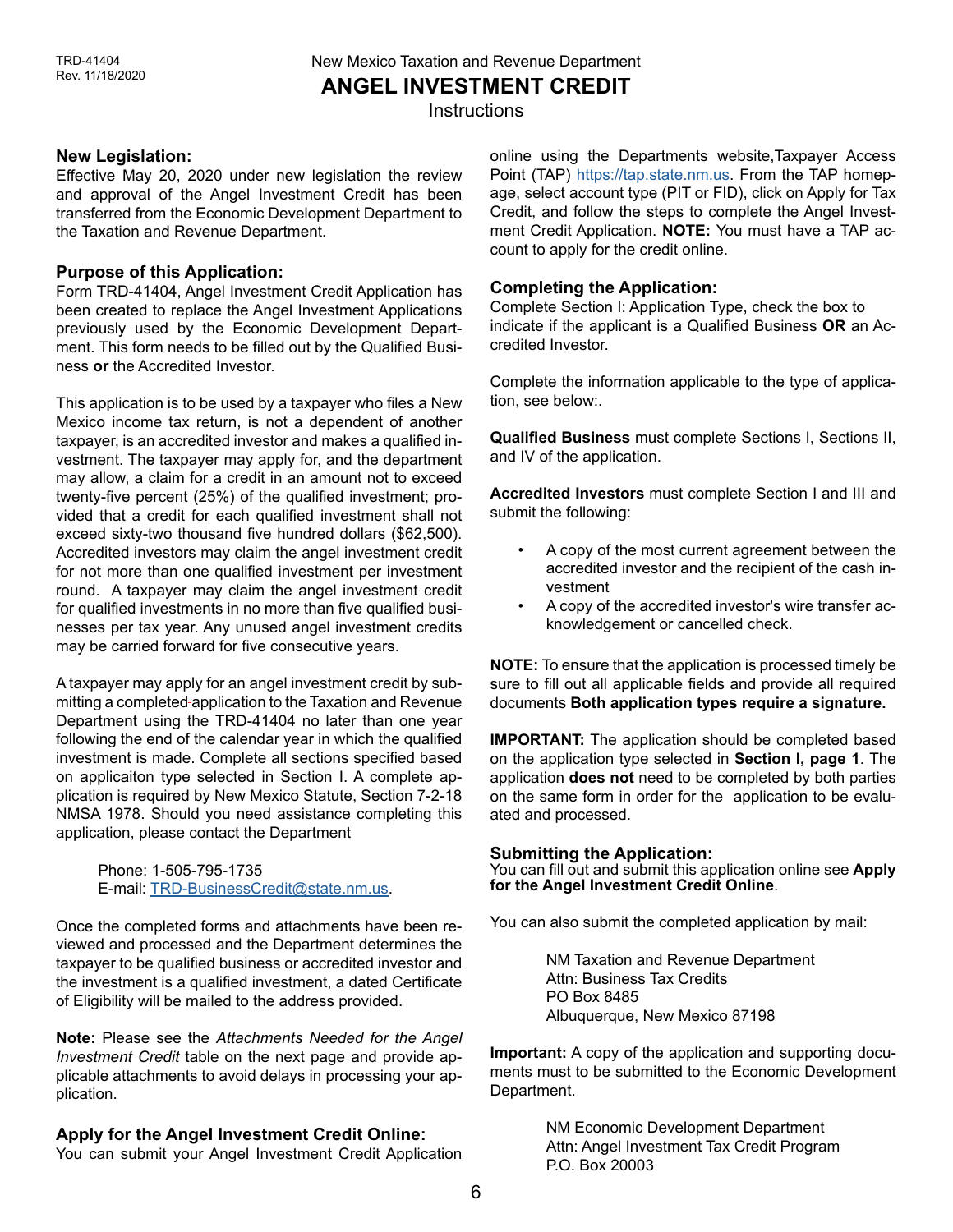**ANGEL INVESTMENT CREDIT**

**Instructions** 

Santa Fe, NM 87504

You can also contact the Economic Development Department by phone or by e-mail at:

> Phone: 1-505-827-0300 Email: [angel.investment@state.nm.us](mailto:angel.investment%40state.nm.us?subject=).

### **To Claim the Credit:**

The taxpayer must attach to the personal income tax return (Form PIT-1) or fiduciary income tax return (Form FID-1) a completed Schedule CR (PIT-CR or FID-CR), RPD-41320, *Angel Investment Credit Claim Form*, and a copy of the Certificate of Eligibility issued by the Taxation and Revenue Department certifying the Angel Investment Credit and approving the taxpayer for the credit.

**NOTE:** Failure to submit the required forms and documents outlined above will result in a denial of the credit. For assistance with claiming the credit see the instructions on the RPD-41320, *Angel Investment Claim Form*.

#### **Definitions:**

"Accredited investor" means a person who is an accredited investor within the meaning of Rule 501 issued by the federal securities and exchange commission pursuant to the federal Securities Act of 1933, as amended.

"Qualified business" means a business that:

(a) maintains its principal place of business and employs a majority of its full-time employees, if any, in New Mexico and a majority of its tangible assets, if any, are located in New Mexico;

(b) engages in qualified research or manufacturing activities in New Mexico;

(c) is not primarily engaged in or is not primarily

organized as any of the following types of businesses: credit or finance services, including banks, savings and loan associations, credit unions, small loan companies or title loan companies; financial brokering or investment; professional services, including accounting, legal services, engineering and any other service the practice of which requires a license; insurance; real estate; construction or construction contracting; consulting or brokering; mining; wholesale or retail trade; providing utility service, including water, sewerage, electricity, natural gas, propane or butane; publishing, including publishing newspapers or other periodicals; broadcasting; or providing internet operating services;

(d) has not issued securities registered pursuant

to Section 6 of the federal Securities Act of 1933, as amended; has not issued securities traded on a national securities exchange; is not subject to reporting requirements of the federal Securities Exchange Act of 1934, as amended; and is not registered pursuant to the federal Investment Company Act of 1940, as amended, at the time of the investment;

(e) has one hundred or fewer employees calculated on a full-time-equivalent basis in the taxable year in which the investment was made; and

(f) has not had gross revenues in excess of five million dollars (\$5,000,000) in any fiscal year ending on or before the date of the investment;

| <b>Attachments Needed for the Angel Investment Credit</b>                                                               |                                                                                                                                                           |  |
|-------------------------------------------------------------------------------------------------------------------------|-----------------------------------------------------------------------------------------------------------------------------------------------------------|--|
| <b>Qualified Business Documentation:</b>                                                                                |                                                                                                                                                           |  |
| Proof of Gross Revenues less than \$5<br>million in any fiscal year ending on or be-<br>fore the date of the investment | Copy of return(s) if a New Mexico return was not filed<br>Provide year to date income statement if a return has not been filed for<br>the investment year |  |
| Majority of tangible assets in NM                                                                                       | Supporting documentation to show the majority of tangible assets are in<br>New Mexico                                                                     |  |
| Engages in research and development or<br>engages in manufacturing                                                      | Supporting documentation may be requested if unable to verify internally                                                                                  |  |
| Additional documentation may be requested if unable to verify internally.                                               |                                                                                                                                                           |  |